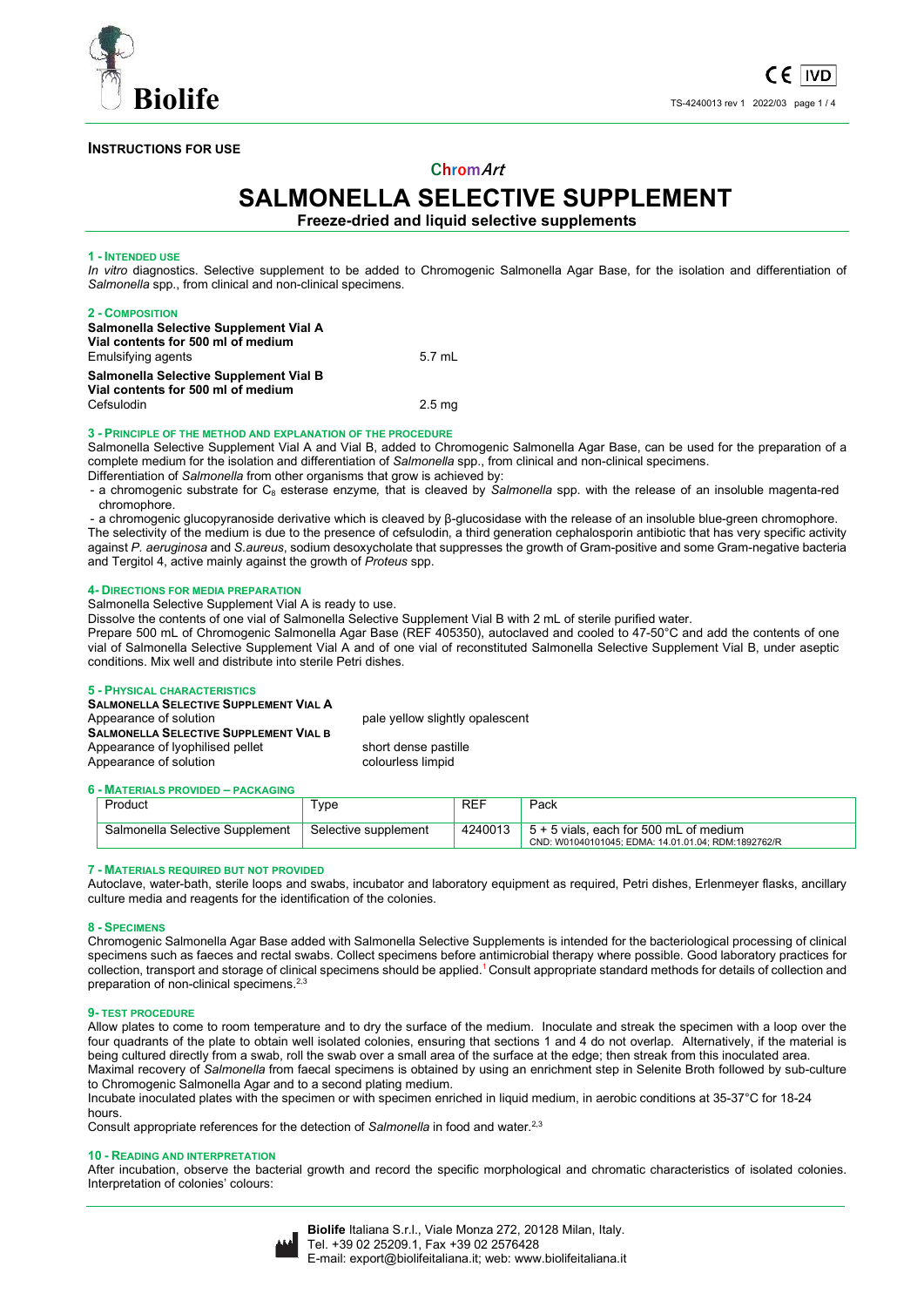

| Microorganism          | Growth characteristics                        |
|------------------------|-----------------------------------------------|
| Salmonella spp.        | good growth, magenta-red colonies             |
| Salmonella spp. lac+   | good growth, magenta-red colonies             |
| Salmonella Typhi       | good growth, magenta-red colonies             |
| E. coli                | poor growth with colourless colonies          |
| Enterobacter spp.      | growth with blue-green colonies               |
| Klebsiella spp.        | poor growth with blue-green colonies          |
| Pseudomonas spp.       | inhibited                                     |
| Proteus spp.           | poor growth with pale brown or green colonies |
| Gram-positive bacteria | inhibited                                     |

## **11 - USER QUALITY CONTROL**

All manufactured lots of the product are released for sale after the Quality Control has been performed to check the compliance with the specifications. However, it is responsibility of the end-user to perform Quality Control testing in accordance with the local applicable regulations, in compliance with accreditation requirements and the experience of the Laboratory. Here below are listed some test strains useful for the quality control.

A: aerobic incubation; ATCC is a trademark of American Type Culture Collection

#### **12 - PERFORMANCES CHARACTERISTICS**

Chromogenic Salmonella Agar was evaluated by Babic-Ergeg et al.<sup>4</sup> on 3,000 stool specimens, 45 of which positive for Salmonella, including SS Agar as the reference medium. The authors reported a sensitivity of 100% and a specificity of 99% in the isolation and preliminary identification of *Salmonella* colonies.

In another independent study<sup>5</sup>, 50 pure cultures of Salmonella of clinical origin, gave all the specific chromatic reactions; among the other 80 strains of Gram-negative bacteria tested, not belonging to the *Salmonella* genus, 3 out of 3 strains of *P.aeruginosa* and 1 out of 3 strain of *A.baumannii* provided chromatic results similar to *Salmonella* spp. (red-pink colonies), the remaining 76 strains of *Enterobacteriaceae* gave non-typical chromatic reactions; 20 out of 20 strains of Gram-positive bacteria were totally inhibited.

Chromogenic Salmonella Agar performance was evaluated with an in-house study, compared to Hektoen Enteric Agar (HEA). Productivity, selectivity and specificity have been evaluated using 43 bacterial strains: 8 target strains and 35 non target strains. 8 Salmonella strains, including 2 S.Typhi, showed a good growth with magenta-red colonies; 3 *Shigella* strains showed a poorer growth than on HEA with colourless colonies; 22 *Enterobacteriaceae* strains belonging to 9 genera showed a poorer growth than on HEA with colourless or bluegreen colonies; 4 *P.aeruginosa* strains were totally inhibited; 2 non-fermenters strains were totally inhibited and *A.hydrophila* grew with magenta red colonies; 1 Gram-positive strain was totally inhibited and 1 yeast strain was partially inhibited showing colourless colonies.

Prior to release for sale a representative sample of all lots of dehydrated Chromogenic Salmonella Agar supplemented with Salmonella Selective Supplement is tested for productivity and selectivity by comparing the results with a previously approved Reference Batch. Productivity is tested by semi-quantitative ecometric technique with the target strains S.Enteritidis ATCC 13076, S.Typhimurium ATCC 14028 and *S.arizonae* clinical isolate. After incubation at 35-37°C for 18-24 hours, colonies' colour and the amount of growth is evaluated and recorded.

Selectivity is evaluated with modified Miles-Misra surface drop method by inoculating the plates with decimal dilutions in saline from 10<sup>-1</sup> to 10-6 of a 0.5 McFarland suspension of the non-target strains *E.faecalis* ATCC 19433, *S.aureus* ATCC 25923, *E.coli* ATCC 8739, *P.vulgaris* ATCC 13315, *A.calcoaceticus* ATCC 19606*, P.aeruginosa* ATCC 27853, *A.hydrophila* ATCC 7965, *Mucor* sp, environmental isolate. The growth of non-target strains *E.faecalis, S.aureus, Mucor* sp*, P.aeruginosa,* is inhibited at the dilution 10-1 , the growth of *P.vulgaris, A.calcoaceticus, A.hydrophila* is partially inhibited. According to the specifications, the non-target strains colonies show typical blue-green colour or are colourless. Only *A.hydrophila* grows slightly with magenta-red colonies.

#### **13 - LIMITATIONS OF THE METHOD**

- A single medium is only rarely useful to recover all pathogens contained in a specimen. Therefore, additional media for the isolation of *Salmonella*, with lower selectivity such as Mac Conkey Agar should be used; other media for the isolation of other enteric pathogens should be inoculated with the specimen.
- Some strains of *Pseudomonas, Acinetobacter* and *Aeromonas,* resistant to antimicrobial agents of the medium, may grow with red-pink colonies, differentiable from *Salmonella* with oxidase test.
- The growth rate on the plates also depends on the nutritional requirements of *Salmonella*. It is possible that some strains with particular metabolic characteristics may not grow on the medium or grow colourless (e.g., *Salmonella enterica* serovar Dublin grows with white colonies).
- Even if the microbial colonies on the plates are differentiated on the basis of their morphological and chromatic characteristics, it is recommended that biochemical, immunological, molecular, or mass spectrometry testing be performed on isolates, from pure culture, for complete identification. If relevant, perform antimicrobial susceptibility testing.
- This selective supplement and the medium base are intended as an aid in the diagnosis of infectious diseases; the interpretation of the results must be made considering the patient's clinical history, the origin of the sample and the results of other diagnostic tests.

#### **14 - PRECAUTIONS AND WARNINGS**

- Salmonella Selective Supplement is a qualitative *in vitro* diagnostic, for professional use only; it must be used by adequately trained and qualified laboratory personnel, observing approved biohazard precautions and aseptic techniques.
- Salmonella Selective Supplement is not classified as dangerous according to current European legislation.
- The supplement and the medium base shall be used in association according to the directions described above. Apply Good Manufacturing Practice in the preparation process of plated media.
- Salmonella Selective Supplement Vial B is sterilized by membrane filtration.

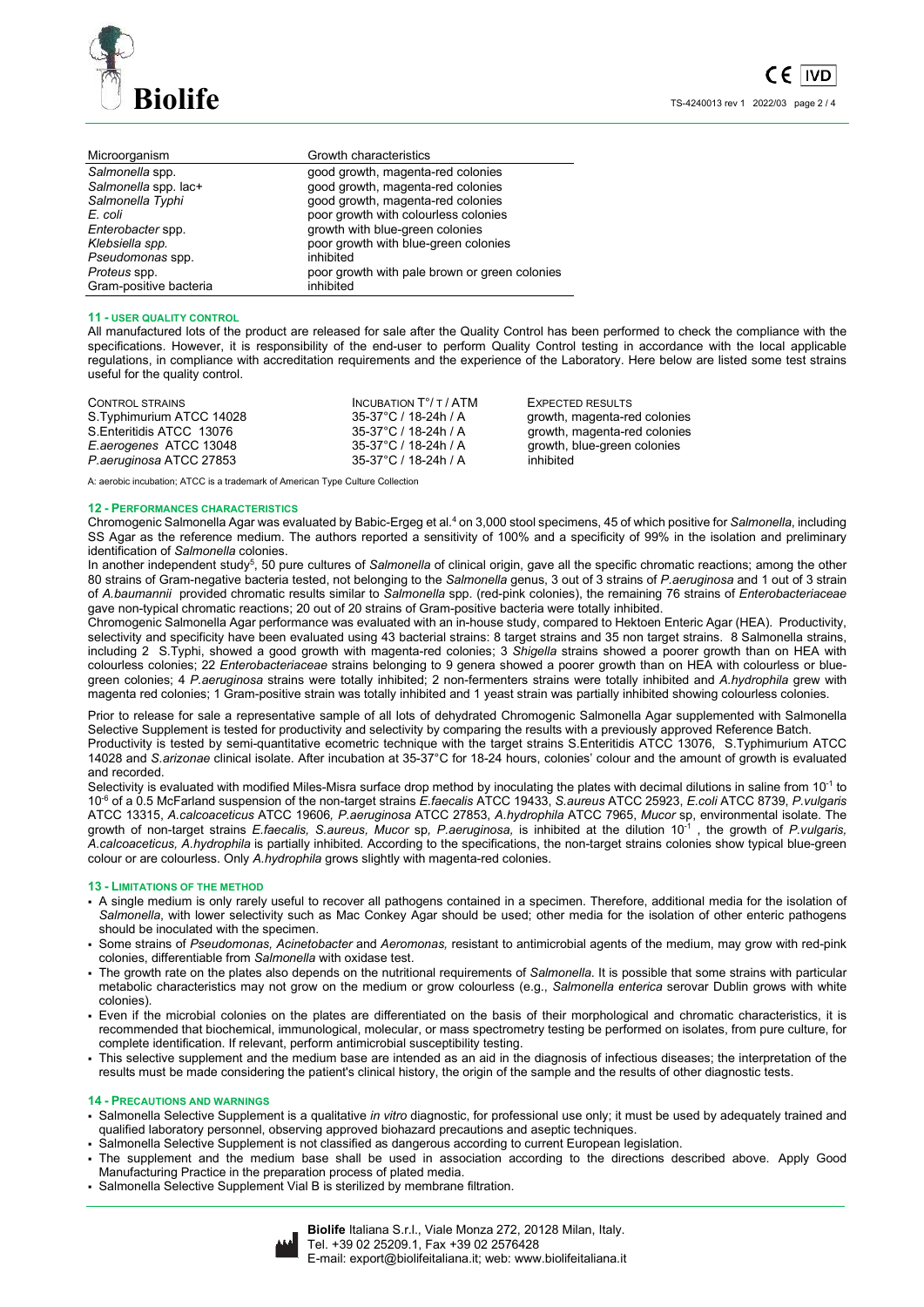

( F **IVD** TS-4240013 rev 1 2022/03 page 3 / 4

- Be careful when opening the metal ring to avoid injury.
- All laboratory specimens should be considered infectious.
- The laboratory area must be controlled to avoid contaminants such as medium powder and supplements or microbial agents.
- Sterilize all biohazard waste before disposal. Dispose the unused supplements and the sterilized media inoculated with samples or microbial strains in accordance with current local legislation.
- Do not use Salmonella Selective Supplement as active ingredients for pharmaceutical preparations or as production materials intended for human and animal consumption.
- The Certificates of Analysis and the Safety Data Sheet of the products are available on the website www.biolifeitaliana.it.
- Notify Biolife Italiana Srl (complaint@biolifeitaliana.it) and the relevant Authorities of any serious incident occurring in connection with the use of the *in vitro* diagnostic.
- The information provided in this document has been defined to the best of our knowledge and ability and represents a guideline for the proper use of the product but without obligation or liability. In all cases existing local laws, regulations and standard procedures must be observed for the examination of samples collected from human and animal organic districts, for environmental samples and for products intended for human or animal consumption. Our information does not relieve our customers from their responsibility for checking the suitability of our product for the intended purpose.

## **15 - STORAGE CONDITIONS AND SHELF LIFE**

## **Salmonella Selective Supplement Vial A**

Upon receipt, store the product in the original package at +2°C /+8°C away from direct light. If properly stored, the product may be used up to the expiry date printed on the label; do not use beyond this date. Once the vial has been opened the product should be used immediately. During storage some needles or crystals can be formed. They dissolve with slight agitation after returning the reagent to room temperature. This characteristic does not affect the performance of the product.

## **Salmonella Selective Supplement Vial B**

Upon receipt, store the product in the original package at +2°C /+8°C away from direct light. If properly stored, the product may be used up to the expiry date printed on the label; do not use beyond this date. Once the vial has been opened and the lyophilised product has been reconstituted, the resulting solution should be used immediately. Before use, examine the lyophilized and reconstituted product and discard if there are obvious signs of deterioration (e.g., contamination, atypical colour or other abnormal characteristics).

The user is responsible for the manufacturing and quality control processes of plated media and the validation of their shelf life, according to the applied storage conditions (temperature and packaging).

### **16 - REFERENCES**

- 1. Baron EJ, Specimen Collection, Transport and Processing:Bacteriology. In Jorgensen JH, Carrol KC, Funke G et al. editors. Manual of clinical microbiology,11th ed. Washington,DC: American Society for Microbiology; 2015. p.270.
- 2. ISO 6579-1:2017 Microbiology of the food chain Horizontal method for the detection, enumeration and serotyping of Salmonella
- 3. ISO19250:2010 Water quality Determination of Salmonella species
- 4. Babic-Erceg A et al. 12th European Congress of Clinical Microbiology and Infectious Diseases. Milan, April 24-27, 2002
- 5. Andreoni S. et al. Microbiologia Medica, 2002.

## **4240013A SALMONELLA SELECTIVE SUPPLEMENT VIAL A**

SDS rev 2

Regulation (EU) 2020/878

**Contains:** Sodium tetradecyl sulfate

## **Classification**

| Skin corrosion, category 1B    | H <sub>3</sub> 14 | Causes severe skin burns and eye damage. |
|--------------------------------|-------------------|------------------------------------------|
| Serious eye damage, category 1 | H318              | Causes serious eye damage.               |

## **Labelling**

Hazard pictograms:



**Signal words Danger**  Hazard statements:<br>H314 Causes severe skin burns and eye damage. Precautionary statements: P260 Do not breathe dust / fume / gas / mist / vapours / spray. P305+P351+P338 IF IN EYES: Rinse cautiously with water for several minutes. Remove contact lenses, if present and easy to do. P303+P361+P353 IF ON SKIN (or hair): Take off immediately all contaminated clothing. Rinse skin with water [or shower]. P280 Wear protective gloves/ protective clothing / eye protection / face protection.<br>P310 Immediately call a POISON CENTER / doctor / . . . P310 Immediately call a POISON CENTER / doctor / . .<br>P264 Wash . . . thoroughly after handling. Wash . . . thoroughly after handling.

## **4240013B SALMONELLA SELECTIVE SUPPLEMENT VIAL B**

SDS rev 2 Regulation (EU) 2020/878